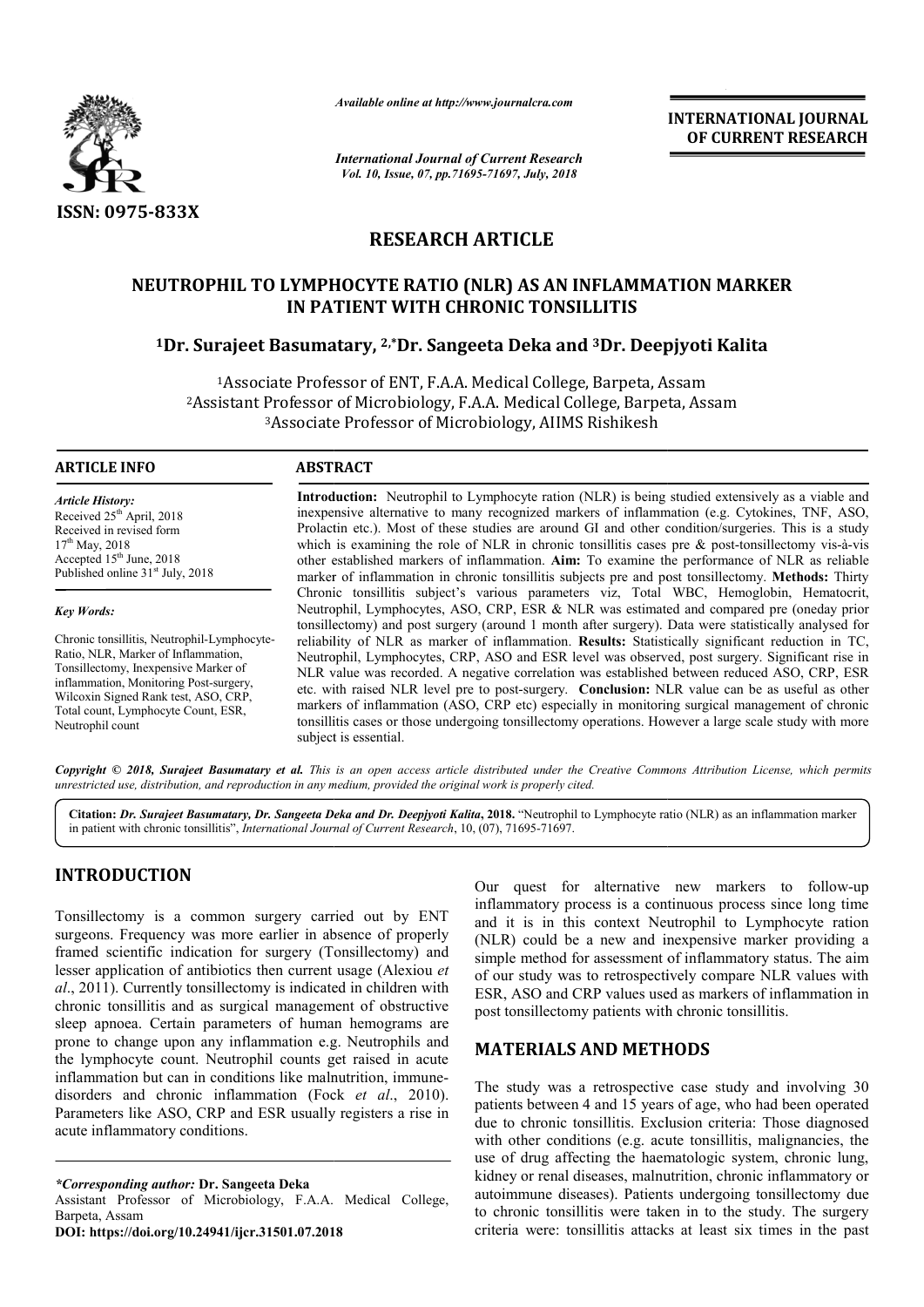year, or five consecutive tonsillitis attacks at least five times in the past two years, or tonsillitis attacks at least three times in the past three years (Koshy *et al*., 2014). Tonsillitis attacks were described as fever over 38º C, hyperaemia of tonsils and exudate. Value of ASO, CRP and ESR were found out. Haemogram, ASO, CRP and ESR were collected a day before and one month after the surgery. Hemogram, TC, DLC (total WBC, platelet, neutrophil, lymphocyte, monocyte, eosinophil and basophil counts per microlitre) etc. were counted by both automated and manual method in the dept. of pathology, FAA Medical College, Barpeta. NLR was calculated by dividing absolute neutrophil count with absolute lymphocyte count (on one day before surgery and after 1 month of surgery). Collected data were analysed using standard software packages (SPSS). Mean and Standard deviation expressed the descriptive data. Differences within each group before and after the surgery were assessed with non-parametric test (Wilcoxon signed-rank test) as the distribution of both sets of data (Pre-surgery & Post Surgery) were not normal. (Checked by Shapiro-Wilk test). A statistically significant two-tailed value of p was taken to be at <0.05.

## **RESULTS**

Thirty patients were included in the study with 17 female and 13 males, age range being 5 to 15 years (mean age,  $8.1 \pm 3.2$ ) yrs). Preoperative ASO values were 157.13±2x43.68 U, ESR values were  $13.27\pm 2x5.9$  mm/h., CRP values were  $8.75\pm 2.93$ mg/L and NLR was calculated as  $0.92 \pm 2x0.12$  (Table1). Postoperative ASO values were 172.54± 2x47.0 U, ESR values were  $11.81 \pm 2x4.7$  mm/h., CRP values were  $7.33 \pm 2.25$  mg/L and NLR was calculated as  $1.07 \pm 2x$  0.18 (Table1). Preoperative WBC values were 11.19±2x1.39 K/ul lymphocyte values were 5.34±2x0.84 K/ul and neutrophil values were 4.84 $\pm$ 2x0.68 K/ul. Postoperative WBC values were 10.65  $\pm$  $2x1.12$  K/ul, lymphocyte values were  $4.42 \pm 2x0.51$  K/ul and neutrophil values were 4.68±2x0.7 K/ul. (Table1). Statistically significant decreases were observed in WBC, Neurophils, lymphocyte, ASO, ESR, CRP, and ASO values after the surgery ( $p<0.05$ ). (Table1). On the other hand, NLR was raised post-surgery and this raise was statistically significant in these 30 subjects (p=0.001).

Table 2 clearly shows that medians of pre-operative and postoperative values Total WBC, Neutrophil, Lymphocytes, ASO, CRP and ESR from the same subject populations (30 subjects) are different (wilcoxin signed rank test) with significant pvalues. Also median NLR values of both data sets (Pre & postopeartive) are significantly different. If NLR values were compared with the ASO, CRP and ESR values, which were used as inflammation markers., a negative correlation was found between a decrease in ASO, CRP and ESR values and an increase in NLR values.

#### **DISCUSSION**

Due to frequent use of potent antibiotics, frequency of tonsillectomy operations, once a common operation, have reduced considerably (Koshy *et al*., 2014). It is more indicated now for obstructive sleep apnoea in the paediatric population. The criteria for the operation are specified clearly in the literature. Usually markers such as ASO, CRP and ESR examined before surgery to support the (Geiayler *et al*., 2014). The role of NLR as a marker of infection/inflammation is a commonly studied topic in the literature (Kemal *et al*., 2014; Demir *et al*., 2014; Chen *et al*., 2014; Okyay *et al*., 2013). Many studies of NLR in chronic kidney disease, chronic liver disease, chronic heart disease and chronic obstructive pulmonary disease are already available in literature. But studies on the role of NLR in patients with chronic tonsillitis (Yenigun, 2015) are rare. In this study, NLR values were retrospectively compared with ESR, ASO and CRP values used as markers of inflammation in patients who had undergone surgeries due to chronic tonsillitis. Changes are observed one month after the surgery. NLR is increasingly being recognized as a marker of infection /inflammation. It can be used in the diagnosis, treatment and follow-up in cancer patients (Jiang *et al*., 2014; Grenader *et al*., 2015). NLR, as a systemic inflammation marker, is useful (Yamagishi *et al*., 2015). Valuable information can be derived just from peripheral blood counts without resorting to otherwise expensive alternative like cytokines, interleukin or tumour necrosis factor etc. Neutrophil count shows the status of inflammation in the body; lymphocyte count shows overall stress and status of nutrition (Chung *et al*., 2015).

| Table 1. Preoperative and postoperative values of the patient |  |  |  |  |
|---------------------------------------------------------------|--|--|--|--|
|---------------------------------------------------------------|--|--|--|--|

| Parameters               | Pre-operative value $N=30$ | Post-operative (one month of surgery) $N=30$ | p-value |
|--------------------------|----------------------------|----------------------------------------------|---------|
|                          | $(Mean \pm 2xSD)$          | $(Mean \pm 2xSD)$                            |         |
|                          |                            |                                              |         |
| Age $(yrs)$              | $8.1 + 3.2$                |                                              |         |
| Hemoglobin (gm/dl)       | $12.2 \pm 2x0.6$           | $12.4 \pm 2x0.5$                             | 0.4     |
| Hematocrit $(\% )$       | $37.81 \pm 2x2.223.9$      | $38.22 \pm 2x2$                              | 0.11    |
| WBC (Thousand/ml)        | $11.19 \pm 2x1.39$         | $10.65 \pm 2x1.12$                           | 0.018   |
| Neutrophil (Thousand/ml) | $4.84 \pm 2 \times 0.68$   | $4.68 \pm 2x0.7$                             | 0.031   |
| Lymphocyte (Thousand/ml) | $5.34 \pm 2x0.84$          | $4.42 \pm 2x0.51$                            | 0.0001  |
| NLR.                     | $0.92 \pm 2x0.12$          | $1.07 \pm 2x$ 0.18                           | 0.001   |
| ASO (IU/ml)              | $172.54 \pm 2x47.0$        | $157.13 \pm 2x43.68$                         | 0.0021  |
| $CRP$ (mg/100ml)         | $8.75 \pm 2.93$            | $7.33 \pm 2.25$                              | 0.0012  |
| $ESR$ (mm/H)             | $13.27 \pm 2x5.9$          | $11.81 \pm 2x4.7$                            | 0.011   |

|                                                       | $hb2-$           | $hct2-$    | WBC2-                 | $neu2 -$              | Lym2-                 | NLR2-            | ASO2-            | $CRP2-$          | ESR2-                 |
|-------------------------------------------------------|------------------|------------|-----------------------|-----------------------|-----------------------|------------------|------------------|------------------|-----------------------|
|                                                       | hb1              | hct l      | WBC1                  | neu                   | Lvm1                  | NLR1             | ASO1             | CRP1             | ESR 1                 |
|                                                       | $-2.856^{\circ}$ | $-2.683^b$ | $-2.367$ <sup>a</sup> | $-2.161$ <sup>a</sup> | $-3.691$ <sup>a</sup> | $-3.445^{\rm b}$ | $-4.145^{\rm a}$ | $-3.517^{\circ}$ | $-2.529$ <sup>a</sup> |
| Asymp. Sig (2-tailed)                                 | 0.4              |            | 0.018                 | 0.031                 | 0.0001                | 0.001            | 0.0021           | 0.0012           | 0.011                 |
| a= based on positive ranks; b=based on negative ranks |                  |            |                       |                       |                       |                  |                  |                  |                       |